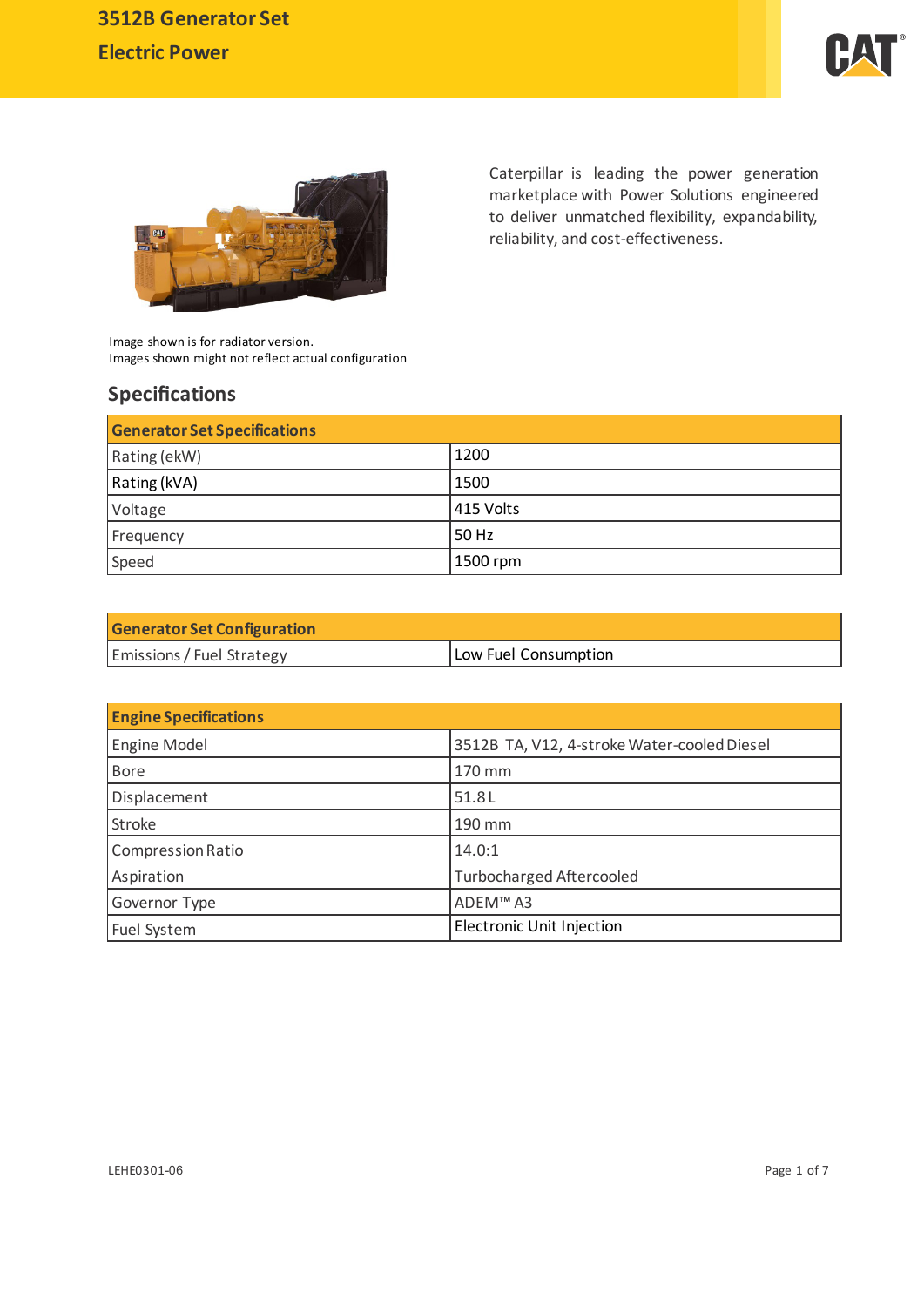

# **Benefits & Features**

# **Cat® Diesel Engine**

and the contract of the contract of the contract of the contract of the contract of the contract of the contra<br>The contract of the contract of the contract of the contract of the contract of the contract of the contract o

- Reliable, rugged, durable design.
- Field-proven in thousands of applications worldwide.
- Four-stroke-cycle diesel engine combines consistent performance and excellent fuel economy with minimum weight.

# **Generator**

- Matched to the performance and output characteristics of Cat engines.
- Industry-leading mechanical and electrical design.
- Industry-leading motor starting capabilities.
- High efficiency.

# **Cat EMCP ControlPanel**

The EMCP controller features the reliability and durability you have come to expect from your Cat equipment. EMCP 4 is a scalable control platform designed to ensure reliable generator set operation, providing extensive information about power output and engine operation. EMCP 4 systems can be further customized to meet your needs through programming and expansion modules.

## **Design Criteria**

The Generator set meets transient response and Block loading step as per ISO 8528-5. Conforms to ISO 8528-5 G3 load acceptance requirements.

## **Single-source Supplier**

Fully Prototype tested with certified torsional vibration analysis.

## **World-wide Product Support**

Cat dealers provide extensive post-sale support including maintenance and repair agreements. Cat dealers have over 1,800 dealer branch stores operating in 200 countries. The Caterpillar S•O•S programcost-effectively detects internal engine component condition, even the presence of unwanted fluids and combustion by-products.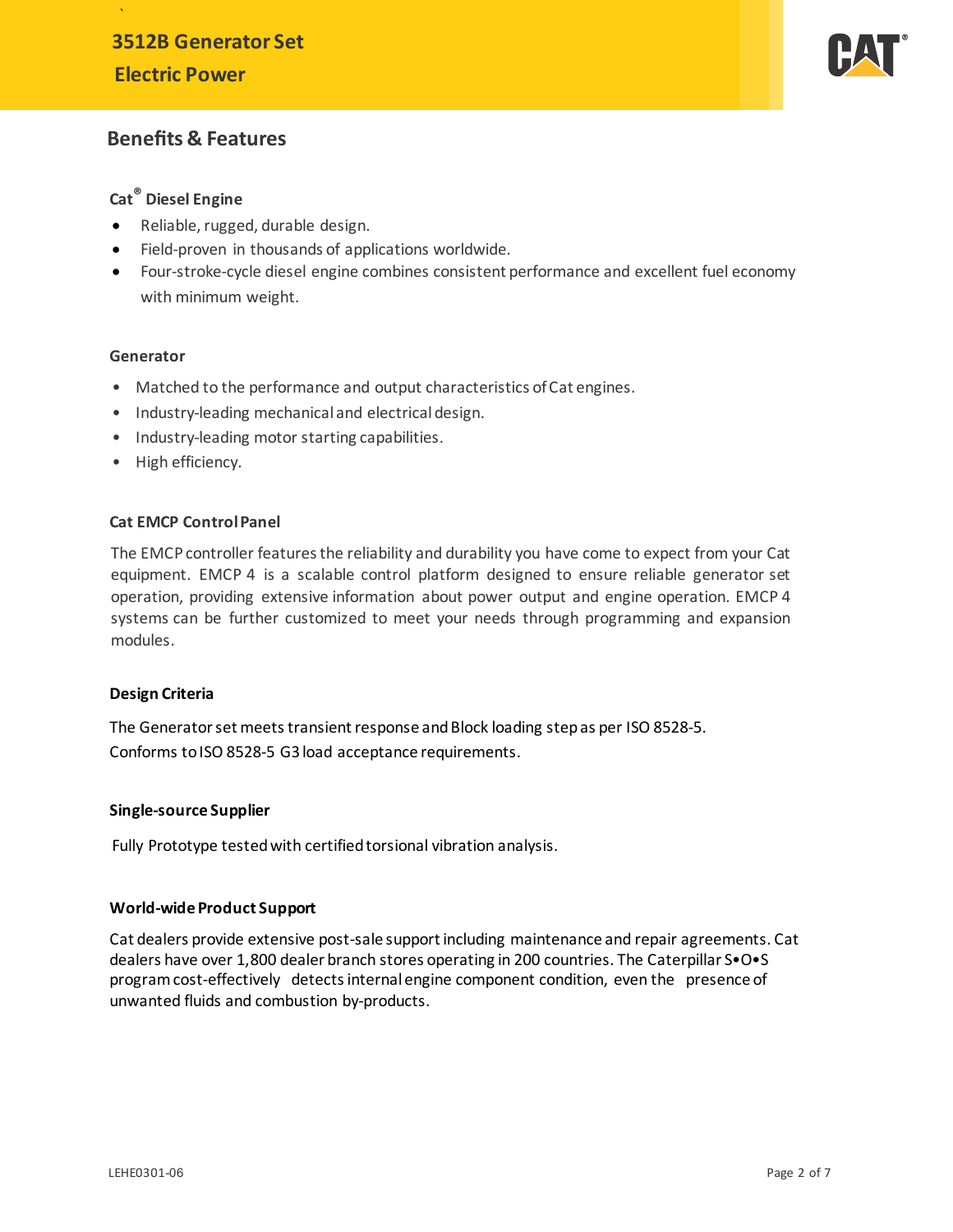

# **Standard Equipment**

# **Air Inlet**

and the contract of the contract of the contract of the contract of the contract of the contract of the contra<br>The contract of the contract of the contract of the contract of the contract of the contract of the contract o

- Single element canister type Air cleaner.
- Service Indicator.

# **Cooling**

- Package-mounted SCAC Radiator/Heat exchanger
- Radiator fan and belt drive.\*
- Fan and belt guard \*
- Coolant drain valve.

## **Exhaust**

- Dry Exhaust manifold.
- Flange faced outlets.
- Mufflers.
- Stainless Steel Exhaust Flex fitting.
- Flanges.

## **Fuel**

- Primary fuel filter with integral water separator.
- Secondary fuel filter.
- Fuel priming pump.
- Flexible fuel lines.
- Fuel cooler.

# **Generator**

- Matched to the performance and output characteristics of Cat engines.
- IP23 Protection.
- AREP Excitation.
- Class H Insulation, Class H temperature rise.
- Form wound.
- R 449 voltage regulator with R 731 3-phase sensing module
- Load Acceptance Module (LAM).
- Droop kit.
- Winding temperature detector.
- Bearing temperature detector.
- Anticondensation heater.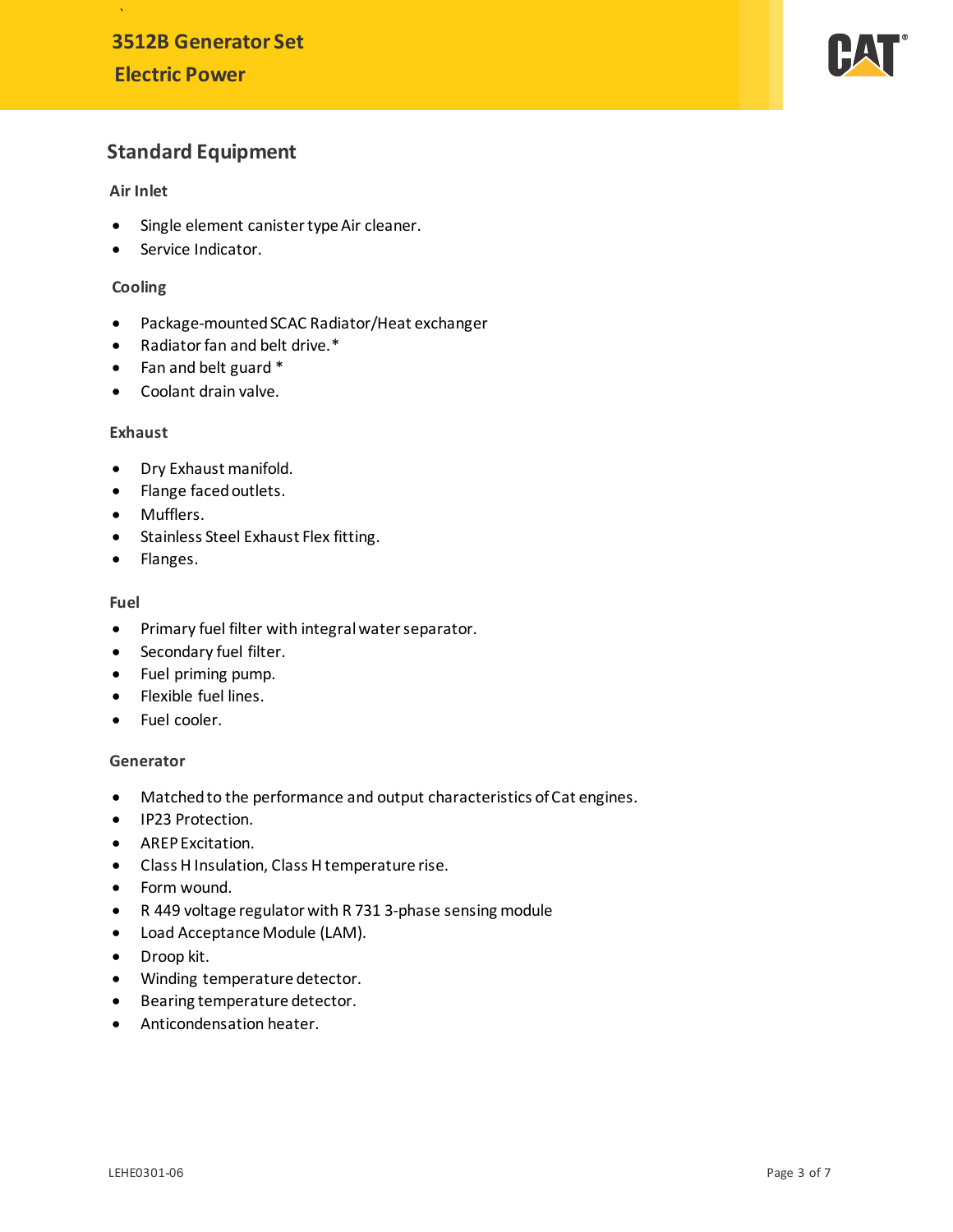

# **Power Termination**

- Bus Bar.
- Right side standard.
- Top and bottom cable entry.

#### **Control Panel**

- EMCP 4.2 Genset Controller.
- Voltage and speed adjust.
- Emergency Stop Button.
- User interface panel (UIP) -Rear mount.

#### **Mounting**

• Anti-vibration Mounts.

\*To be used with Radiator package.

#### **Starting/Charging**

- Batteries with mounting rack and cables (standard).
- Charging alternator 45 Amps, 24 Volts.
- Heavy duty starting system 24 Volts.

## **General**

- 990 liters fuel tank.
- Paint Caterpillar Yellow except rails and Heat exchangerin gloss black.

## **Optional Equipment**

- Air starting motor with control and silencer.
- Jacket water heater.
- Barring tool device.
- Remote mounted radiator
- Air inlet shutoff.
- Duplex fuel filter
- Heavy-duty air cleaner.
- Option for remote mounting of UIP.
- Over size Generator.
- Duplex oil filter.
- Electric pre-lube pump.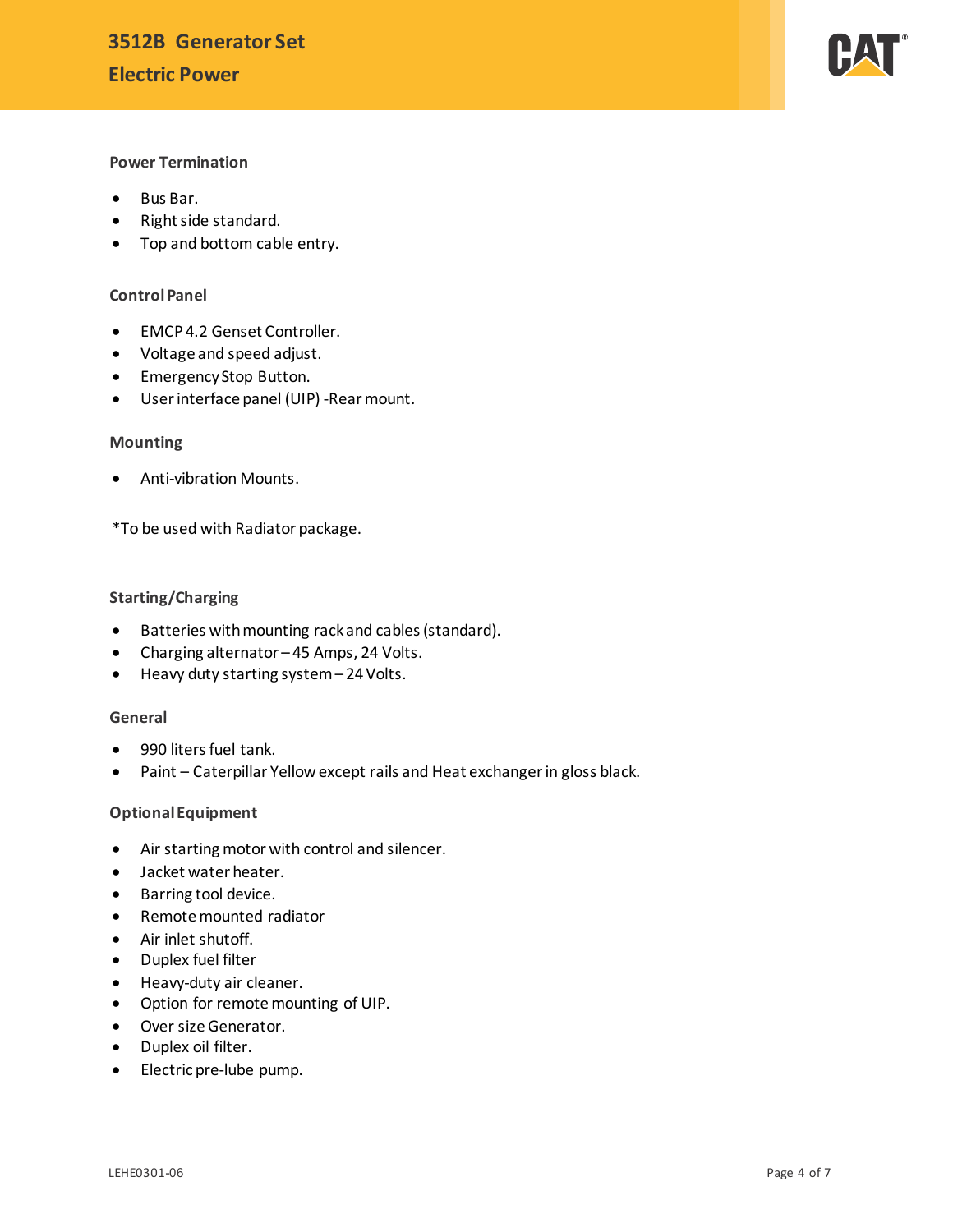

Rating Type: Prime Fuel Strategy: Low Fuel Consumption



| <b>Package Performance</b>                             |             |             |  |
|--------------------------------------------------------|-------------|-------------|--|
| Generator set power rating with Fan @ 0.8 power factor | 1200 ekW    |             |  |
| Generator set power rating                             | 1500 kVA    |             |  |
| Aftercooler (separate circuit)                         | 90 °C (Rad) | 60 °C (Hex) |  |
|                                                        |             |             |  |

| <b>Fuel Consumption</b> | <b>Radiator</b> | <b>Heat exchanger</b> |
|-------------------------|-----------------|-----------------------|
| 100% load               | 306 L/hr        | 292.4 L /hr           |
| 75% load                | 238.2 L/hr      | 221.7 L /hr           |
| 50% load                | 162.3 L/hr      | 156.5 L/hr            |

| <b>Cooling System</b>          |      |  |  |
|--------------------------------|------|--|--|
| Engine coolant capacity        | 195  |  |  |
| Coolant capacity with radiator | 4721 |  |  |

| Air intake system                        | <b>Radiator</b>          | <b>Heat exchanger</b>              |
|------------------------------------------|--------------------------|------------------------------------|
| Combustion Air inlet flow rate           | 95.8 m <sup>3</sup> /min | $100 \text{ m}^3/\text{min}$ (Hex) |
| Max. Allowable combustion Air inlet temp | 47°C                     |                                    |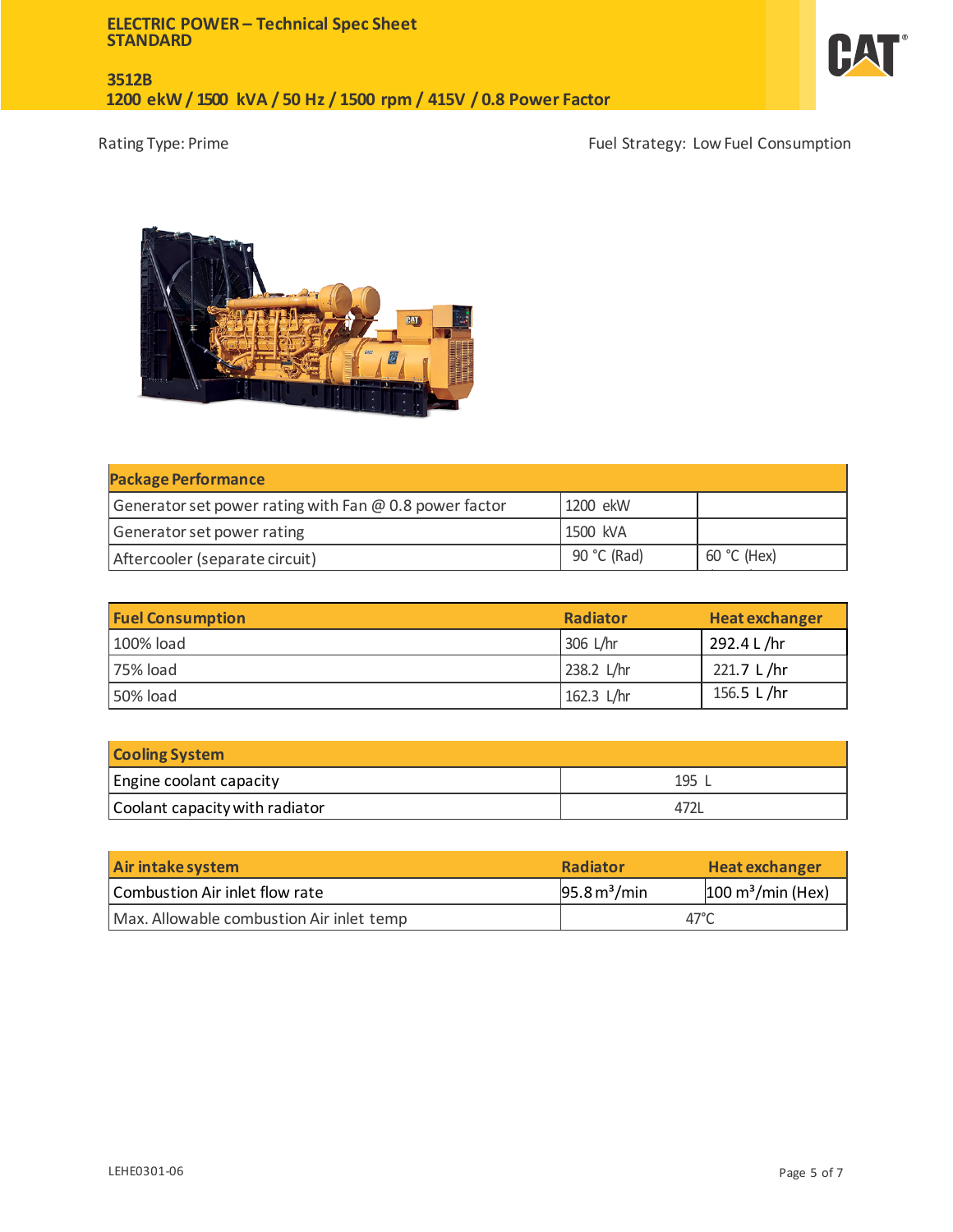# 3512B

# **1200 ekW/1500 kVA/ 50 Hz/ 1500 rpm/ 415V/ 0.8 Power Factor**



**RatingType:Prime FuelStrategy: LowFuelConsumption**

| <b>Exhaust System</b>                         | <b>Radiator</b>           | <b>Heat exchanger</b>        |
|-----------------------------------------------|---------------------------|------------------------------|
| Exhaust stack gas temperature                 | $1492.5^{\circ}$ C        | 448°C                        |
| <b>Exhaust gas flow rate</b>                  | 259.2 m <sup>3</sup> /min | $253 \text{ m}^3/\text{min}$ |
| Exhaust system back pressure (max. allowable) | $6.7$ kPa                 | 6.7 kPa                      |

| <b>Heat Rejection</b>                       | <b>Radiator</b> | <b>Heat exchanger</b> |
|---------------------------------------------|-----------------|-----------------------|
| Heat Rejection to Jacket Water              | 540 kW          | 509 kW                |
| Heat Rejection to Exhaust (total)           | 1152 kW         | 1102 kW               |
| Heat Rejection to Aftercooler               | 213 kW          | 264 kW                |
| Heat Rejection to Atmosphere from Engine    | 138 kW          | 125 kW                |
| Heat Rejection to Atmosphere from Generator | 57.6 kW         | 57.6 kW               |

| <b>Alternator</b>                                    |                 |
|------------------------------------------------------|-----------------|
| Motor Starting Capability @ 30% Voltage Dip at 0.4PF | 2980 skVA       |
| l Current                                            | 2087 Amps       |
| Frame size                                           | DSG 74M         |
| Excitation                                           | AREP            |
| Temperature rise                                     | $125^{\circ}$ C |

- For ambient and altitude capabilities consult your Cat dealer.
- Air flow restriction (system) is added to existing restriction from factory.
- Generator temperature rise is based on a 40°C (104°F) ambient.